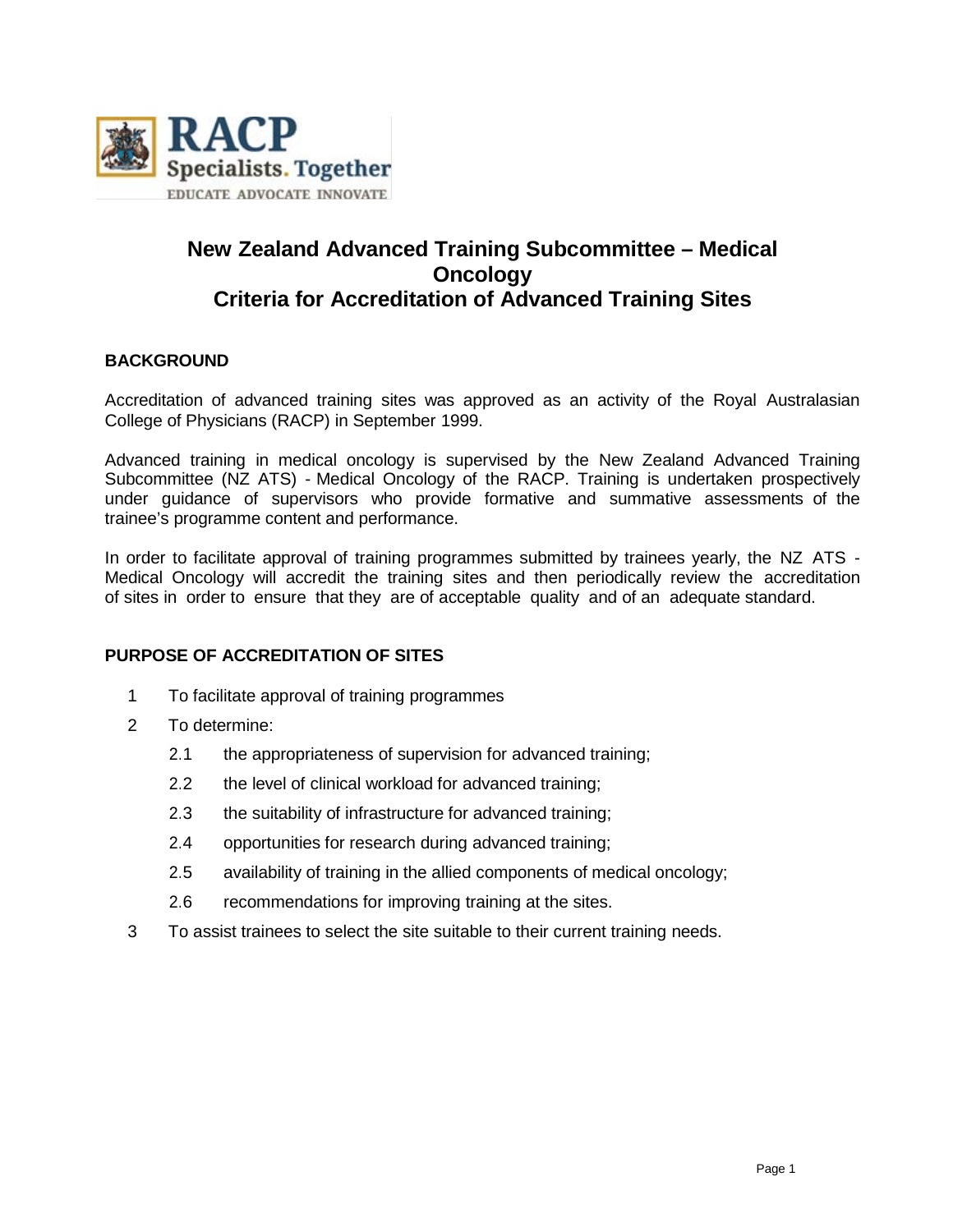# **ACCREDITATION CRITERIA**

The following criteria will be considered in accreditation of a site.

## **Criteria 1**

**The Medical Oncology Department shall provide appropriate supervision for advanced training.**

- 1.1 A consultant medical oncologist shall provide complete back-up cover for trainees involved in after-hours work and on-call.
- 1.2 A medical oncologist shall ensure that the trainee is involved in all aspects of the running of the Department during the training period, including inpatient and outpatient medical management, student and postgraduate teaching, quality assurance, etc.
- 1.3 A consultant medical oncologist who has attended an RACP supervision workshop shall supervise the trainee.

## **Criteria 2**

# **The Medical Oncology Department shall provide a sufficient workload of clinical material for advanced training.**

- 2.1 A Medical Oncology Department should have an appropriate workload to support each advanced trainee. This includes regular weekly outpatient consultation clinics, sufficient numbers of new patients, consultations, review consultations, chemotherapy occasions of service, inpatients and appropriate procedures including paracenteses, pleurodeses, lumbar punctures, bone marrow biopsies, etc.
- 2.2 For diversity of practice and experience, the Department should have at least two full time medical oncologists (or equivalent) on staff. Sites with just one medical oncologist on staff will be considered for 6 months core medical oncology training only.

# **Criteria 3**

## **The Medical Oncology Department shall provide a suitable infrastructure for advanced training.**

- 3.1 The Department shall provide the trainee with regularly scheduled interdisciplinary clinical meetings, medical oncology clinical meetings and correlative pathology and radiology meetings.
- 3.2 The Department shall provide an appropriate academic environment for advanced training, through direct teaching, journal clubs, or other methods which can be documented.
- 3.3 The Department shall provide access to a medical library with current books, relevant journals and computer facilities.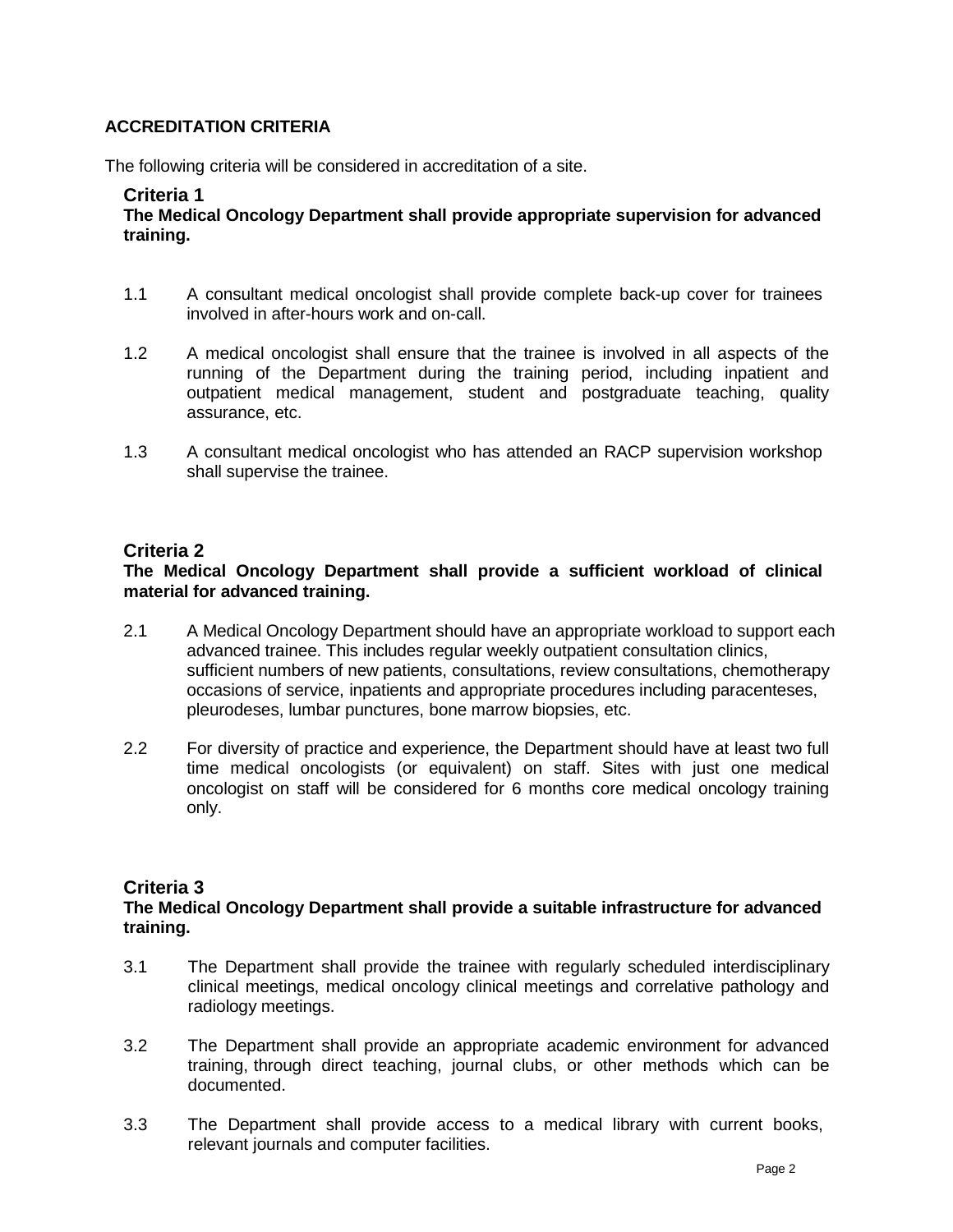# **The Medical Oncology Department should provide encouragement for trainees to undertake research during advanced training:**

- 4.1 The Department shall provide opportunities for research in clinical or laboratory aspects of medical oncology, for each trainee.
- 4.2 The trainee shall be encouraged to be involved in at least one defined research project during their advanced training
- 4.3 Trainees shall be encouraged to attend scientific meetings of local, national and international societies, and to submit abstracts to such meetings.

# **Criteria 5**

**The institution shall provide linked services with one of the following allied components of medical oncology training: haematology, radiation oncology or palliative medicine.**

5.1 The institution shall provide linked services with a department of haematology, radiation oncology or palliative medicine, headed by an accredited specialist (FRACP, FRACR, FRCPA), with adequate facilities to provide a level five or six service. These services are accredited for training in these specialties and suitable for core medical oncology training in these specialties.

## **Applying for accreditation**

Departments who wish to apply for accreditation for advanced training in medical oncology must complete a *Survey Form* for the SAC in Medical Oncology. Two representative members of the NZ ATS - Medical Oncology will then conduct site visit.

After the site visit, the site's representative will be sent a copy of the draft site visit report and asked to verify that the information it contains is accurate. The final report will be considered by the NZ ATS - Medical Oncology at its next meeting and the accreditation decision will be conveyed to the site as soon as possible. The NZ ATS - Medical Oncology meets twice each year, usually in June and December.

For each training site, the NZ ATS - Medical Oncology will determine:

- whether the site should be able to provide suitable core training in medical oncology;
- what proportion of each 12 month period may be accredited for core training in medical oncology;
- whether the site should be able to provide suitable core training in the related subspecialties of radiation oncology, haematology or palliative medicine;
- the maximum amount of time that may be spent in core training at the site by any one trainee;
- the maximum number of trainees that may be approved for core training at the site at any one time;
- when the accreditation status of the site will next be reviewed